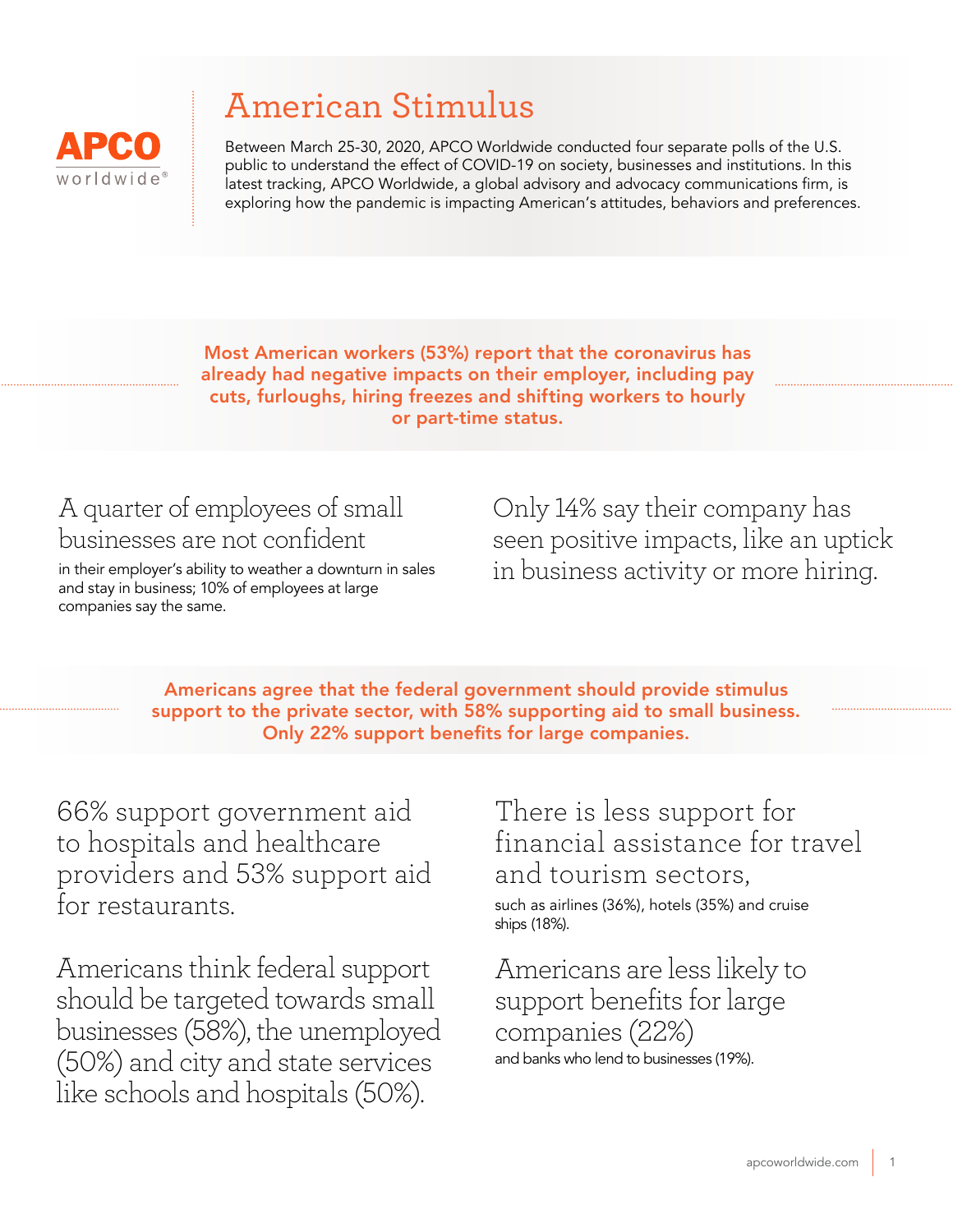Most Americans think the current stimulus response is adequate for now, but that more will be needed in the coming months (52%), while another 15% think the current stimulus is insufficient.

#### Americans are most likely to believe they will be helped from the stimulus

by receiving a check from the government (59%) or through more funding for local hospitals and healthcare services (43%).

Only 15% are very confident that the stimulus aid will be delivered quickly enough to have a meaningful impact,

with another 43% who are somewhat confident.

#### Roughly one in four believe they will be helped by enhanced unemployment benefits (26%), support for their employer to stay in business (23%),

and postponement of loan repayments (23%).

Only 18% think the current package is sufficient and no more is needed.

Americans have improved sentiment towards healthcare providers, and most Americans feel those providers and institutions will be made stronger because of it.

### Two-thirds of U.S. adults have a more positive image of healthcare providers (68%)

and hospitals and health systems (65%) because of how they've reacted to the pandemic. Similarly, more than half have a more positive view of public health departments (56%) and their state government (55%).

# Nearly half of Americans say

hospitals and health systems (48%), healthcare providers (45%) and medical testing companies (42%) will be made stronger because of their actions related to the pandemic.

#### However, most have unchanged perceptions of insurance companies (55%)

and pharmaceutical companies (48%) as a result of their actions around the pandemic. Yet, those who did change their view are two-times more likely to feel more positive toward each.

Also notable, the majority of Americans believe at least one group or sector would come out of this pandemic stronger;

less than a quarter (23%) said no one will come out stronger.